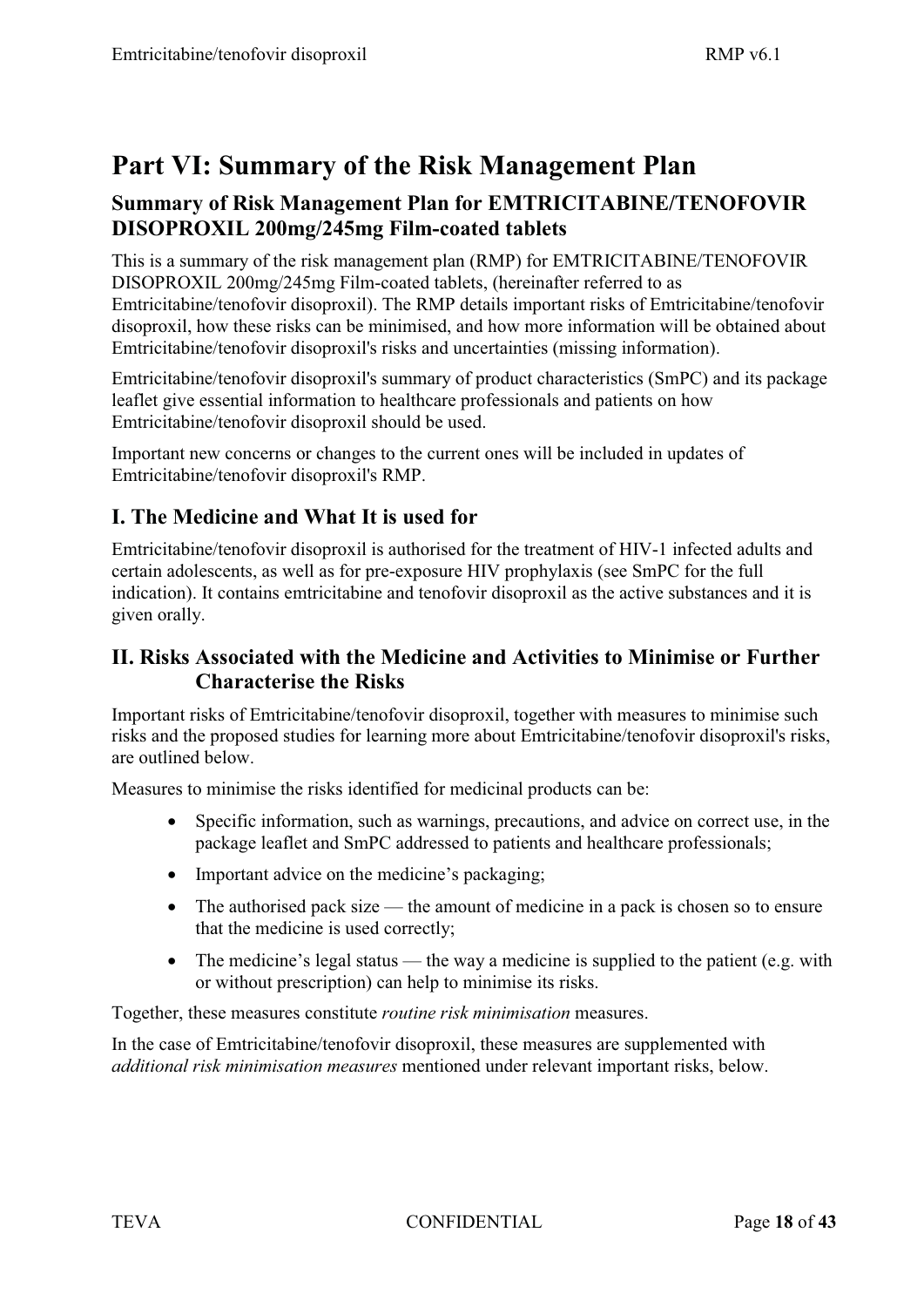In addition to these measures, information about adverse reactions is collected continuously and regularly analysed, including PSUR assessment so that immediate action can be taken as necessary. These measures constitute *routine pharmacovigilance activities*.

If important information that may affect the safe use of emtricitabine/tenofovir is not yet available, it is listed under 'missing information' below.

## **II.A List of Important Risks and Missing Information**

Important risks of Emtricitabine/tenofovir disoproxil are risks that need special risk management activities to further investigate or minimise the risk, so that the medicinal product can be safely taken. Important risks can be regarded as identified or potential. Identified risks are concerns for which there is sufficient proof of a link with the use of Emtricitabine/tenofovir disoproxil. Potential risks are concerns for which an association with the use of this medicine is possible based on available data, but this association has not been established yet and needs further evaluation. Missing information refers to information on the safety of the medicinal product that is currently missing and needs to be collected (e.g. on the long-term use of the medicine).

| List of important risks and missing information |                                                                                                                                                                                                                 |  |
|-------------------------------------------------|-----------------------------------------------------------------------------------------------------------------------------------------------------------------------------------------------------------------|--|
| Important<br>identified risks                   | <b>Renal Toxicity</b><br>Bone events due to proximal renal tubulopathy/loss of bone mineral<br>$\bullet$<br>density<br>HIV-1 acquisition, including infection resulting from non-adherence<br>(PrEP indication) |  |
|                                                 | Development of resistance in patients with unrecognized or acute HIV-1<br>infection (PrEP indication)                                                                                                           |  |
| Important<br>potential risks                    | None                                                                                                                                                                                                            |  |
| <b>Missing</b><br>information                   | Safety in pregnancy and lactation                                                                                                                                                                               |  |

| <b>Summary of Safety Concerns</b> |
|-----------------------------------|
|                                   |

## **II.B Summary of Important Risks**

### **Table 10: Summary of Risk Minimisation Activities by Safety Concern**

| <b>Important identified risk: Renal Toxicity</b> |                                                                                              |  |
|--------------------------------------------------|----------------------------------------------------------------------------------------------|--|
| <b>Risk minimisation</b>                         | Routine risk minimisation measures                                                           |  |
| measures                                         | Renal effects are described and discussed in SmPC section 4.4.                               |  |
|                                                  | Information and recommendations regarding interactions are described in SmPC section<br>4.5. |  |
|                                                  | Risk is listed in SmPC section 4.8.                                                          |  |
|                                                  | Dosing recommendations in adults with renal impairment are included in SmPC section 4.2.     |  |
|                                                  | Recommendations for renal function monitoring are included in SmPC sections 4.4.             |  |